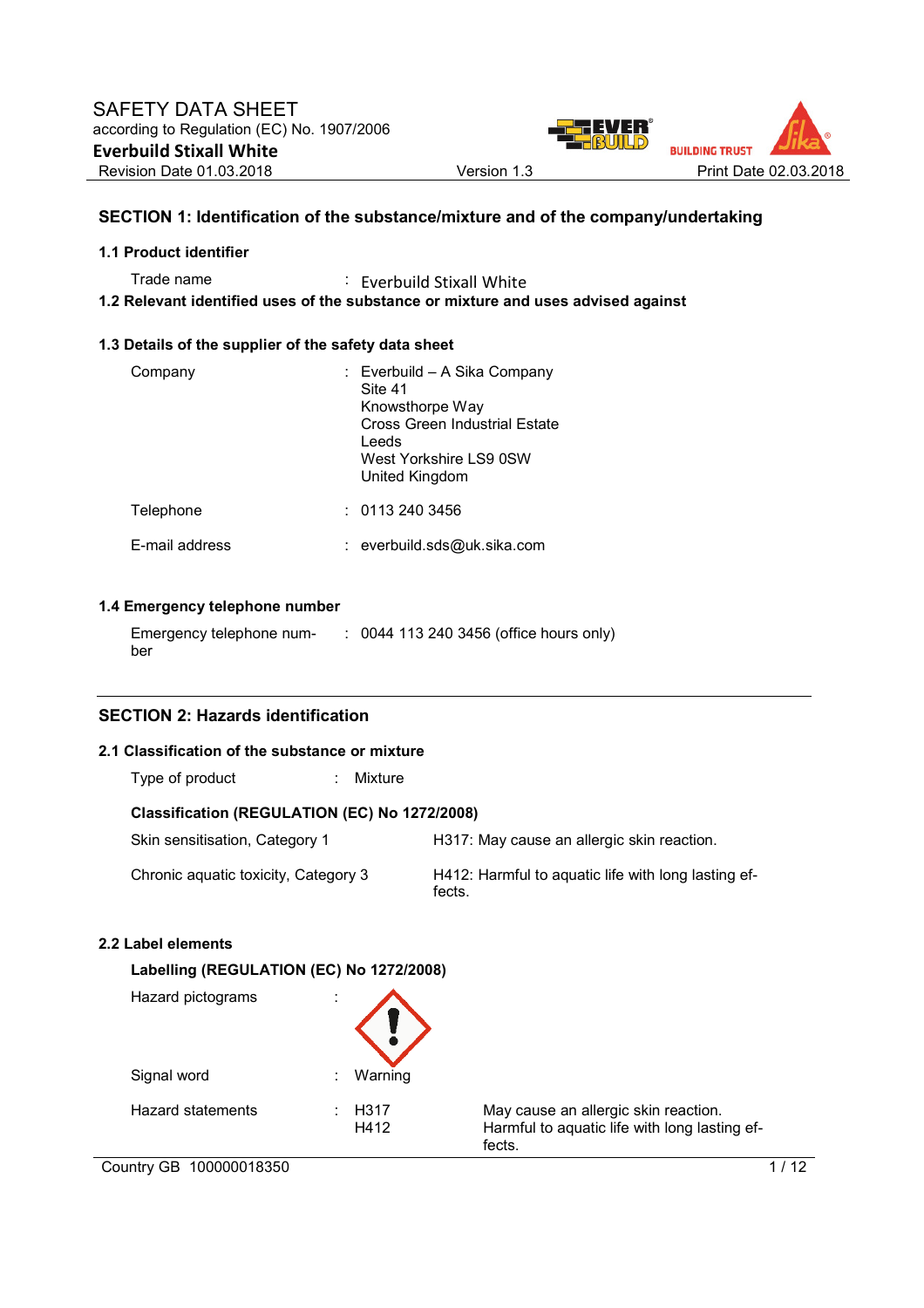

Precautionary statements : P101 If medical advice is needed, have product container or label at hand. P102 Keep out of reach of children. **Prevention:**  P261 Avoid breathing dust/ fume/ gas/ mist/ vapours/ spray. P273 Avoid release to the environment.<br>
P280 Wear protective gloves. Wear protective gloves. **Disposal:**  P501 Dispose of contents/container in accordance with local regulation.

Hazardous components which must be listed on the label:

- 217-164-6 N-(3-(trimethoxysilyl)propyl)ethylenediamine
- 255-437-1 bis(1,2,2,6,6-pentamethyl-4-piperidyl) sebacate
- 280-060-4 methyl 1,2,2,6,6-pentamethyl-4-piperidyl sebacate

## **2.3 Other hazards**

This substance/mixture contains no components considered to be either persistent, bioaccumulative and toxic (PBT), or very persistent and very bioaccumulative (vPvB) at levels of 0.1% or higher.

## **SECTION 3: Composition/information on ingredients**

#### **3.2 Mixtures**

## **Hazardous components**

| Chemical name<br>CAS-No.                                        | Classification<br>(REGULATION (EC) | Concentration<br>[%] |
|-----------------------------------------------------------------|------------------------------------|----------------------|
| EC-No.<br>Registration number                                   | No 1272/2008)                      |                      |
| trimethoxyvinylsilane                                           | Flam. Liq.3; H226                  | $>= 2.5 - 5$         |
| 2768-02-7                                                       | Acute Tox.4; H332                  |                      |
| 220-449-8                                                       | STOT RE2; H373                     |                      |
| 01-2119513215-52-XXXX                                           |                                    |                      |
| Contains:                                                       |                                    |                      |
| tetramethyl orthosilicate $\leq$ 0,2 %                          |                                    |                      |
| N-(3-(trimethoxysilyl)propyl)ethylenediamine                    | Eye Dam.1; H318                    | < 1                  |
| 1760-24-3                                                       | Skin Sens.1B; H317                 |                      |
| 217-164-6                                                       |                                    |                      |
| 01-2119970215-39-XXXX                                           |                                    |                      |
| Contains:                                                       |                                    |                      |
| N, N'-bis[3-(trimethoxysilyl) propyl]ethylenediamine $\leq$ 3 % |                                    |                      |
| 1-(2-Aminoethyl)-2,2-dimethoxy-1-aza-2-silacyclopentane         |                                    |                      |
| $\leq$ 3 %                                                      |                                    |                      |
| bis(1,2,2,6,6-pentamethyl-4-piperidyl) sebacate                 | Skin Sens.1A; H317                 | $>= 0.25 - 1$        |
| 41556-26-7                                                      | Aquatic Chronic1;                  |                      |
| 255-437-1                                                       | H410                               |                      |
| 01-2119491304-40-XXXX                                           | Aquatic Acute1; H400               |                      |
| methyl 1,2,2,6,6-pentamethyl-4-piperidyl sebacate               | Skin Sens. 1A; H317                | $>= 0,25 - 1$        |
| 82919-37-7                                                      | Aquatic Acute1; H400               |                      |

Country GB 100000018350 2 / 12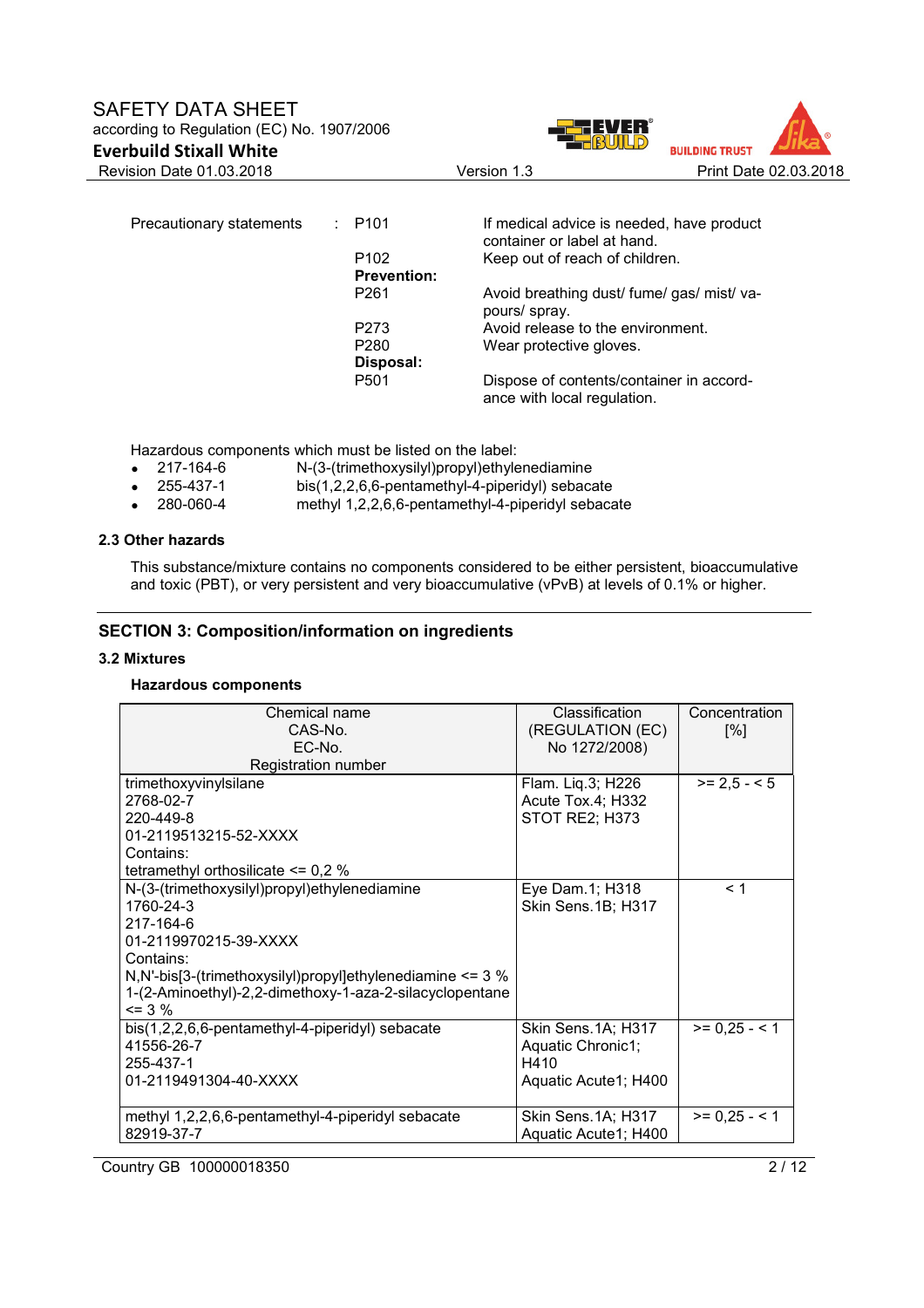



280-060-4 Aquatic Chronic1; H410

For the full text of the H-Statements mentioned in this Section, see Section 16.

# **SECTION 4: First aid measures**

| 4.1 Description of first aid measures                           |                                                                                                                                                                                   |
|-----------------------------------------------------------------|-----------------------------------------------------------------------------------------------------------------------------------------------------------------------------------|
| General advice                                                  | : Move out of dangerous area.<br>Consult a physician.<br>Show this safety data sheet to the doctor in attendance.                                                                 |
| If inhaled                                                      | : Move to fresh air.<br>Consult a physician after significant exposure.                                                                                                           |
| In case of skin contact                                         | : Take off contaminated clothing and shoes immediately.<br>Wash off with soap and plenty of water.<br>If symptoms persist, call a physician.                                      |
| In case of eye contact                                          | : Remove contact lenses.<br>Keep eye wide open while rinsing.<br>If eye irritation persists, consult a specialist.                                                                |
| If swallowed                                                    | : Do not induce vomiting without medical advice.<br>Rinse mouth with water.<br>Do not give milk or alcoholic beverages.<br>Never give anything by mouth to an unconscious person. |
| 4.2 Most important symptoms and effects, both acute and delayed |                                                                                                                                                                                   |
| Symptoms                                                        | Allergic reactions<br>See Section 11 for more detailed information on health effects<br>and symptoms.                                                                             |
| <b>Risks</b>                                                    | : sensitising effects                                                                                                                                                             |
|                                                                 | May cause an allergic skin reaction.                                                                                                                                              |
|                                                                 | 4.3 Indication of any immediate medical attention and special treatment needed                                                                                                    |
| Treatment                                                       | : Treat symptomatically.                                                                                                                                                          |

# **SECTION 5: Firefighting measures**

# **5.1 Extinguishing media**

Suitable extinguishing media : In case of fire, use water/water spray/water jet/carbon dioxide/sand/foam/alcohol resistant foam/chemical powder for extinction.

# **5.2 Special hazards arising from the substance or mixture**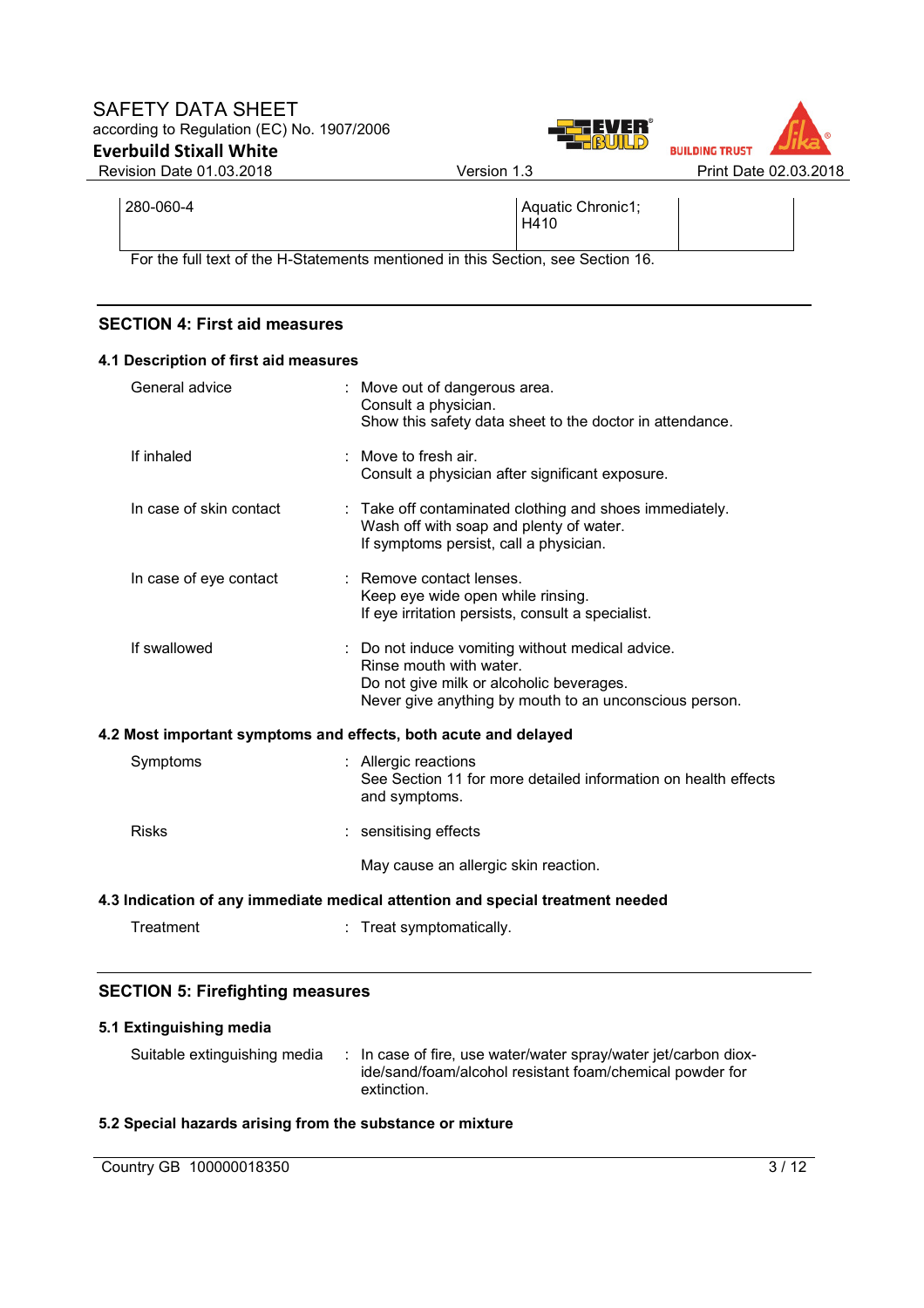



| Hazardous combustion prod- | : No hazardous combustion products are known |
|----------------------------|----------------------------------------------|
| ucts                       |                                              |

# **5.3 Advice for firefighters**

| Special protective equipment<br>for firefighters | : In the event of fire, wear self-contained breathing apparatus. |
|--------------------------------------------------|------------------------------------------------------------------|
| Further information                              | : Standard procedure for chemical fires.                         |

# **SECTION 6: Accidental release measures**

## **6.1 Personal precautions, protective equipment and emergency procedures**

| Personal precautions | : Use personal protective equipment. |  |
|----------------------|--------------------------------------|--|
|                      | Deny access to unprotected persons.  |  |

| <b>6.2 Environmental precautions</b>                      |                                                                                                                                                                  |
|-----------------------------------------------------------|------------------------------------------------------------------------------------------------------------------------------------------------------------------|
| Environmental precautions                                 | : Do not flush into surface water or sanitary sewer system.<br>If the product contaminates rivers and lakes or drains inform<br>respective authorities.          |
| 6.3 Methods and materials for containment and cleaning up |                                                                                                                                                                  |
| Methods for cleaning up                                   | : Soak up with inert absorbent material (e.g. sand, silica gel,<br>acid binder, universal binder, sawdust).<br>Keep in suitable, closed containers for disposal. |

# **6.4 Reference to other sections**

For personal protection see section 8.

# **SECTION 7: Handling and storage**

## **7.1 Precautions for safe handling**

| Advice on safe handling                            | : Do not breathe vapours or spray mist. Avoid exceeding the<br>given occupational exposure limits (see section 8). Do not get<br>in eyes, on skin, or on clothing. For personal protection see<br>section 8. Persons with a history of skin sensitisation prob-<br>lems or asthma, allergies, chronic or recurrent respiratory<br>disease should not be employed in any process in which this<br>mixture is being used. Smoking, eating and drinking should be<br>prohibited in the application area. Follow standard hygiene<br>measures when handling chemical products |    |
|----------------------------------------------------|---------------------------------------------------------------------------------------------------------------------------------------------------------------------------------------------------------------------------------------------------------------------------------------------------------------------------------------------------------------------------------------------------------------------------------------------------------------------------------------------------------------------------------------------------------------------------|----|
| Advice on protection against<br>fire and explosion | : Normal measures for preventive fire protection.                                                                                                                                                                                                                                                                                                                                                                                                                                                                                                                         |    |
| Hygiene measures                                   | : Handle in accordance with good industrial hygiene and safety                                                                                                                                                                                                                                                                                                                                                                                                                                                                                                            |    |
| Country GB 100000018350                            |                                                                                                                                                                                                                                                                                                                                                                                                                                                                                                                                                                           | 12 |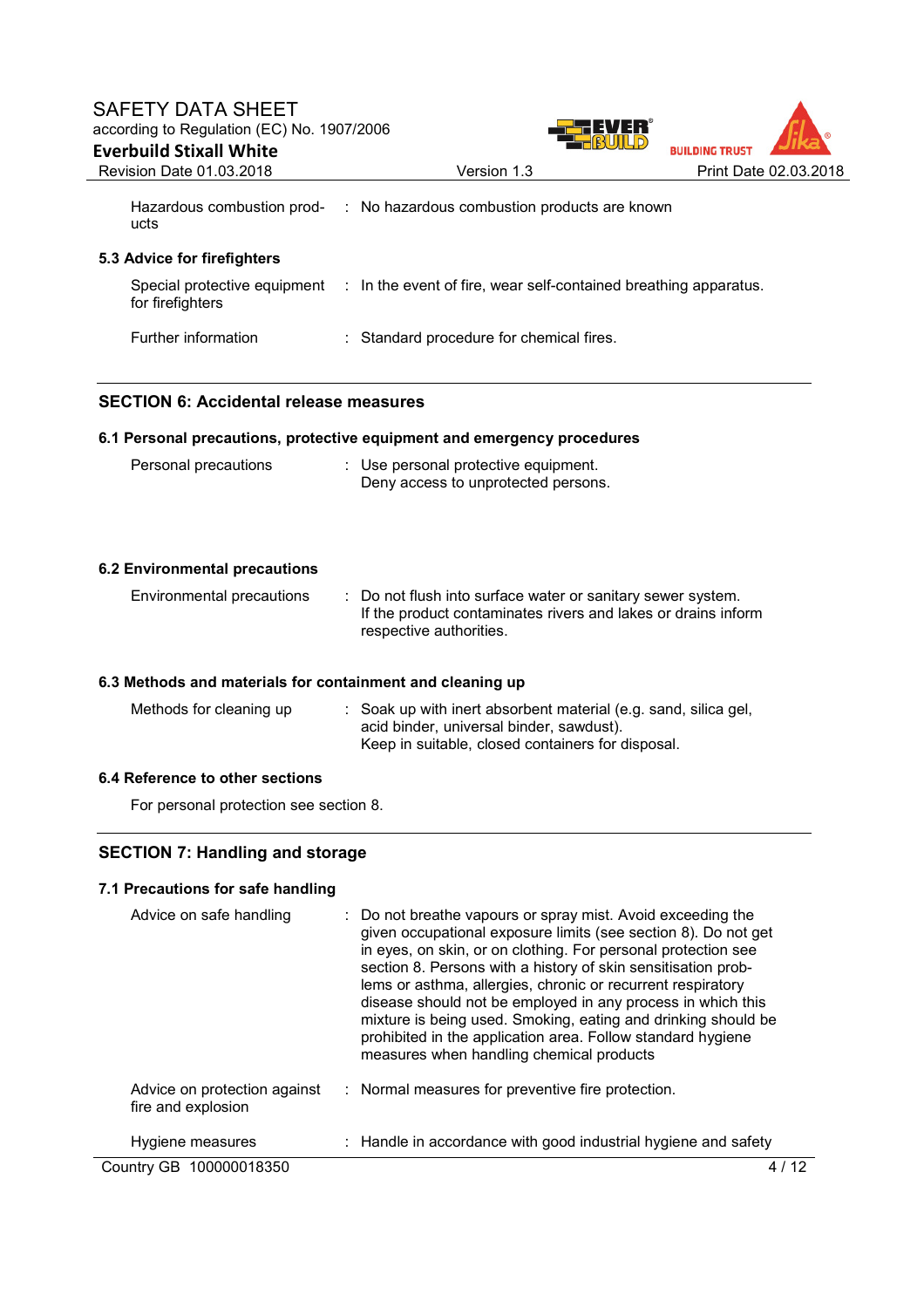

practice. When using do not eat or drink. When using do not smoke. Wash hands before breaks and at the end of workday.

# **7.2 Conditions for safe storage, including any incompatibilities**

| Requirements for storage<br>areas and containers | : Keep container tightly closed in a dry and well-ventilated<br>place. Store in accordance with local regulations. |
|--------------------------------------------------|--------------------------------------------------------------------------------------------------------------------|
| Other data                                       | : No decomposition if stored and applied as directed.                                                              |
| 7.3 Specific end use(s)                          |                                                                                                                    |
| Specific use(s)                                  | : Consult most current local Product Data Sheet prior to any<br>use.                                               |

# **SECTION 8: Exposure controls/personal protection**

# **8.1 Control parameters**

Contains no substances with occupational exposure limit values.

#### **Occupational exposure limits of decomposition products**

| Components | CAS-No. | Value       | Control parame-<br>ters | Basis * |
|------------|---------|-------------|-------------------------|---------|
| methanol   | 67-56-1 | <b>TWA</b>  | $200$ ppm<br>266 mg/m3  | GB EH40 |
|            |         | <b>STEL</b> | $250$ ppm<br>333 mg/m3  | GB EH40 |

\*The above mentioned values are in accordance with the legislation in effect at the date of the release of this safety data sheet.

# **8.2 Exposure controls**

#### **Personal protective equipment**

| Eye protection          | : Safety glasses with side-shields conforming to EN166<br>Eye wash bottle with pure water                                                                                                                                                          |
|-------------------------|----------------------------------------------------------------------------------------------------------------------------------------------------------------------------------------------------------------------------------------------------|
| Hand protection         | : Chemical-resistant, impervious gloves complying with an ap-<br>proved standard must be worn at all times when handling<br>chemical products. Reference number EN 374. Follow manu-<br>facturer specifications.                                   |
|                         | Suitable for short time use or protection against splashes:<br>Butyl rubber/nitrile rubber gloves (0,4 mm),<br>Contaminated gloves should be removed.<br>Suitable for permanent exposure:<br>Viton gloves (0.4 mm),<br>breakthrough time > 30 min. |
| Country GB 100000018350 | 51                                                                                                                                                                                                                                                 |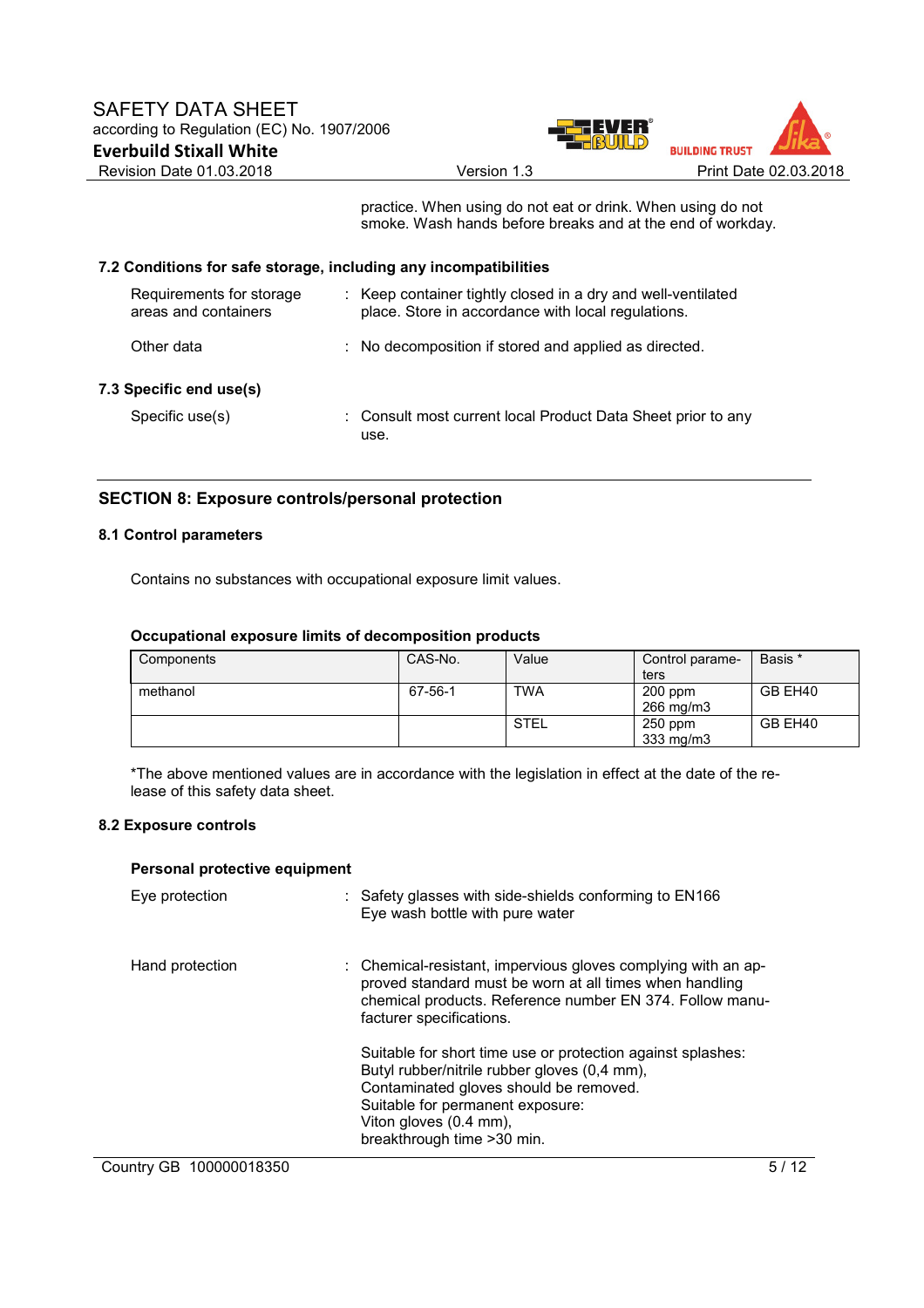

| Skin and body protection               |  | : Protective clothing (e.g. Safety shoes acc. to EN ISO 20345,<br>long-sleeved working clothing, long trousers). Rubber aprons<br>and protective boots are additionaly recommended for mixing<br>and stirring work. |  |  |
|----------------------------------------|--|---------------------------------------------------------------------------------------------------------------------------------------------------------------------------------------------------------------------|--|--|
| Respiratory protection                 |  | : No special measures required.                                                                                                                                                                                     |  |  |
| <b>Environmental exposure controls</b> |  |                                                                                                                                                                                                                     |  |  |
| General advice                         |  | : Do not flush into surface water or sanitary sewer system.<br>If the product contaminates rivers and lakes or drains inform<br>respective authorities.                                                             |  |  |

# **SECTION 9: Physical and chemical properties**

# **9.1 Information on basic physical and chemical properties**

| Appearance                               |                      | paste                               |
|------------------------------------------|----------------------|-------------------------------------|
| Colour                                   |                      | various                             |
| Odour                                    | t                    | alcohol-like                        |
| <b>Odour Threshold</b>                   | t                    | No data available                   |
| Flash point                              | t                    | >61 °C                              |
| Autoignition temperature                 |                      | No data available                   |
| Decomposition temperature                | ÷                    | No data available                   |
| Lower explosion limit (Vol-%)            | $\ddot{\phantom{a}}$ | No data available                   |
| Upper explosion limit (Vol-%)            | t                    | No data available                   |
| Flammability                             | t                    | No data available                   |
| <b>Explosive properties</b>              | t                    | No data available                   |
| Oxidizing properties                     | t                    | No data available                   |
| рH                                       | t                    | No data available                   |
| Melting point/range / Freez-             | t.                   | No data available                   |
| ing point<br>Boiling point/boiling range | t                    | No data available                   |
| Vapour pressure                          | t                    | 0,01 hPa                            |
| Density                                  |                      | ca.1,45 g/cm3<br>at 20 $^{\circ}$ C |

Country GB 100000018350 6/12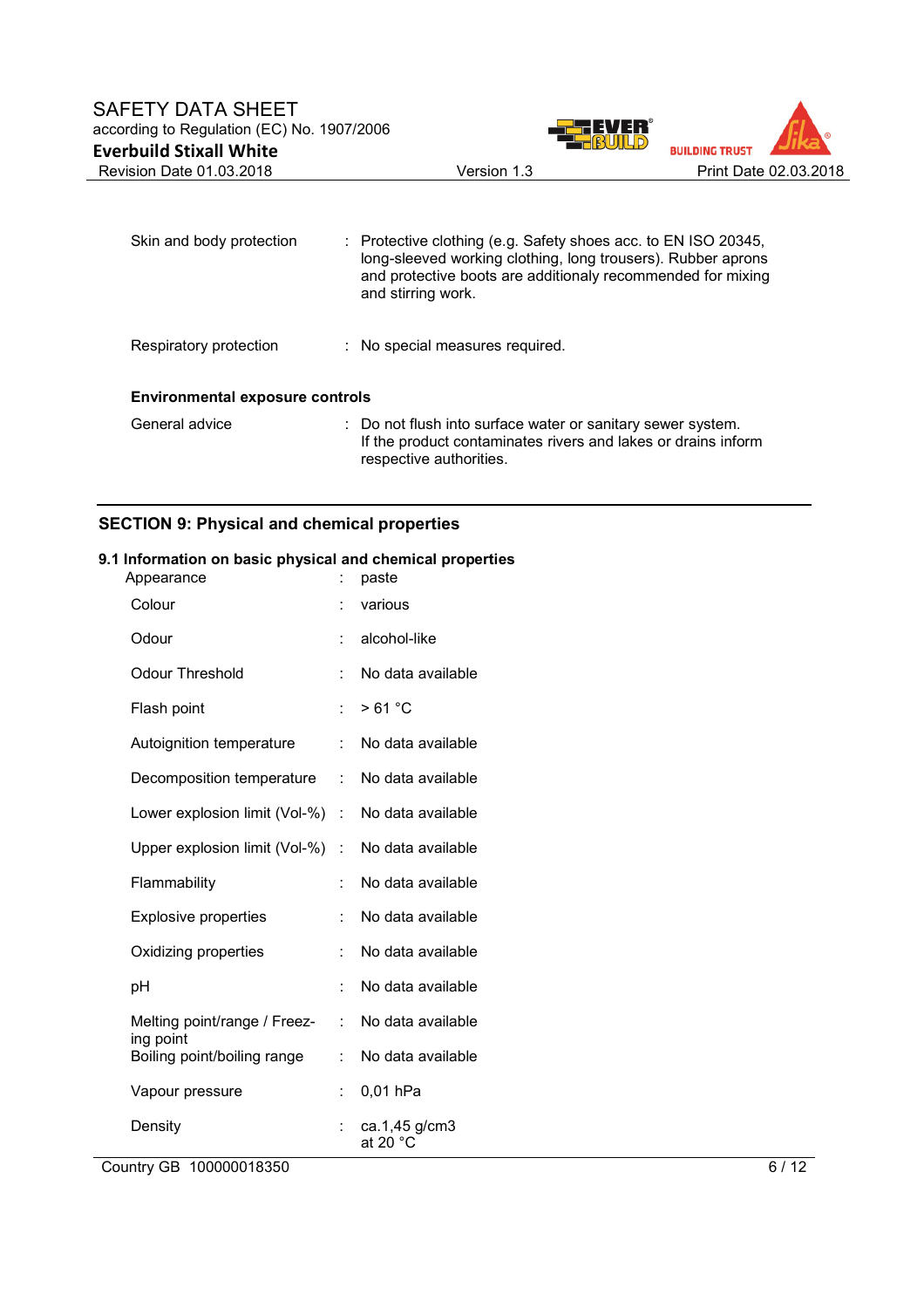# SAFETY DATA SHEET according to Regulation (EC) No. 1907/2006 **Everbuild Stixall White**





| Water solubility                           | insoluble                              |
|--------------------------------------------|----------------------------------------|
| Partition coefficient: n-<br>octanol/water | No data available                      |
| Viscosity, dynamic                         | 200.000 mPa.s<br>at 20 $\degree$ C     |
| Viscosity, kinematic                       | : $> 20.5$ mm2/s<br>at 40 $^{\circ}$ C |
| Relative vapour density                    | No data available                      |
| Evaporation rate                           | No data available                      |

# **9.2 Other information**

No data available

# **SECTION 10: Stability and reactivity**

# **10.1 Reactivity**

No dangerous reaction known under conditions of normal use.

# **10.2 Chemical stability**

The product is chemically stable.

| 10.3 Possibility of hazardous reactions        |  |                                                |  |
|------------------------------------------------|--|------------------------------------------------|--|
| Hazardous reactions                            |  | : Stable under recommended storage conditions. |  |
| 10.4 Conditions to avoid                       |  |                                                |  |
| Conditions to avoid                            |  | : No data available                            |  |
| 10.5 Incompatible materials                    |  |                                                |  |
| Materials to avoid                             |  | : No data available                            |  |
| 10.6 Hazardous decomposition products          |  |                                                |  |
| Hazardous decomposition : methanol<br>products |  |                                                |  |
| <b>SECTION 11: Toxicological information</b>   |  |                                                |  |
| 11.1 Information on toxicological effects      |  |                                                |  |

## **Acute toxicity**

Not classified based on available information.

# **Components:**

| trimethoxyvinylsilane: |
|------------------------|
| Acute oral toxicity    |

 $\therefore$  LD50 Oral (Rat): ca. 7.120 mg/kg

Country GB 100000018350 7/12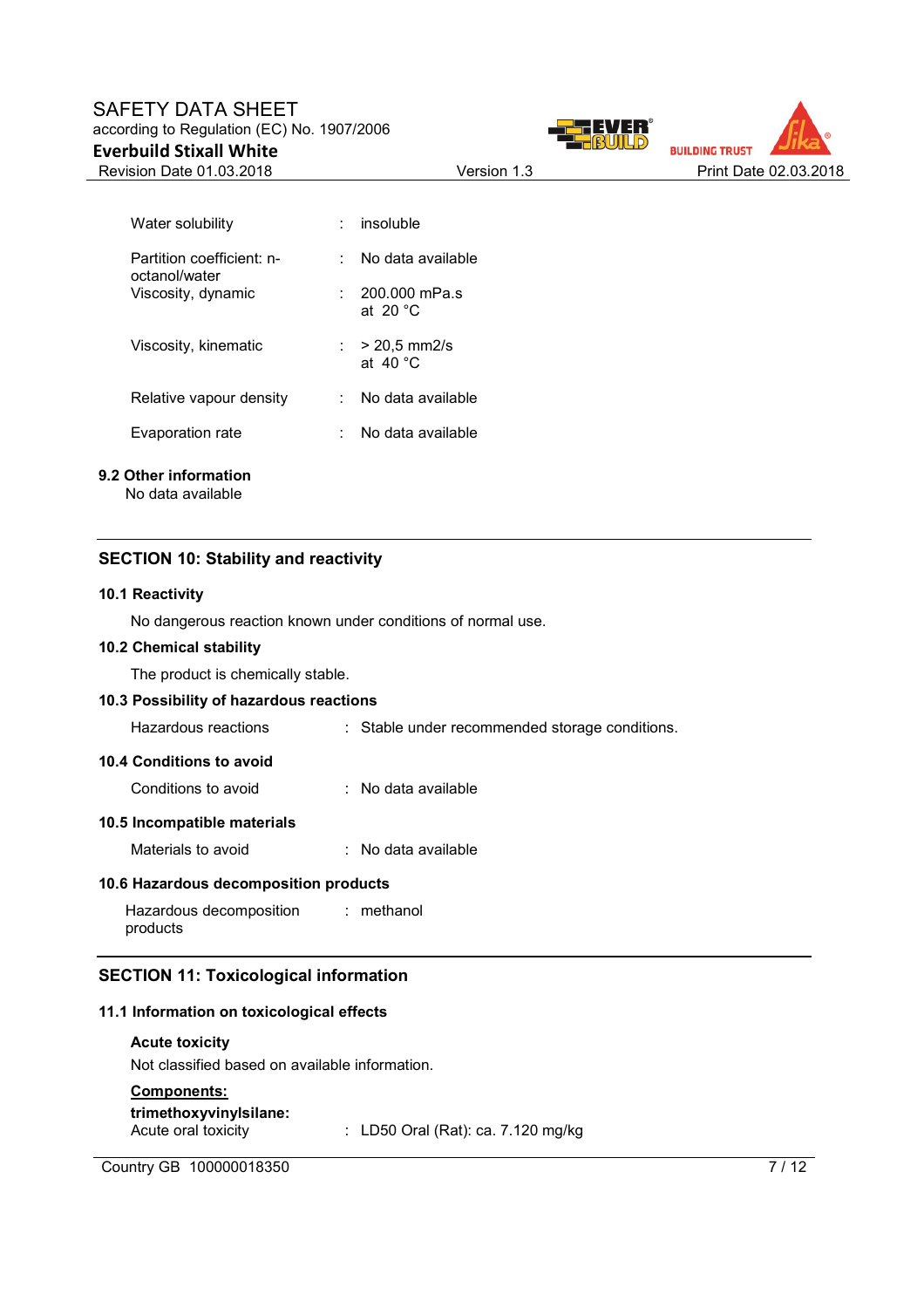



| Notional Bato of too. Editor                                                                         | "                                                                         |  |
|------------------------------------------------------------------------------------------------------|---------------------------------------------------------------------------|--|
| Acute inhalation toxicity : LC50: ca. 16,8 mg/l                                                      | Exposure time: 4 h<br>Test atmosphere: dust/mist                          |  |
| Acute dermal toxicity                                                                                | : LD50: 3.540 mg/kg                                                       |  |
| N-(3-(trimethoxysilyl)propyl)ethylenediamine:<br>Acute oral toxicity                                 | : LD50 Oral (Rat): 2.995 mg/kg                                            |  |
| <b>Skin corrosion/irritation</b>                                                                     |                                                                           |  |
| Not classified based on available information.                                                       |                                                                           |  |
| Serious eye damage/eye irritation                                                                    |                                                                           |  |
| Not classified based on available information.                                                       |                                                                           |  |
| <b>Respiratory or skin sensitisation</b><br>Skin sensitisation: May cause an allergic skin reaction. | Respiratory sensitisation: Not classified based on available information. |  |
| Germ cell mutagenicity<br>Not classified based on available information.                             |                                                                           |  |
| Carcinogenicity<br>Not classified based on available information.                                    |                                                                           |  |
| <b>Reproductive toxicity</b><br>Not classified based on available information.                       |                                                                           |  |
| <b>STOT - single exposure</b>                                                                        |                                                                           |  |
| Not classified based on available information.                                                       |                                                                           |  |
| <b>STOT - repeated exposure</b>                                                                      |                                                                           |  |
| Not classified based on available information.                                                       |                                                                           |  |
| <b>Aspiration toxicity</b><br>Not classified based on available information.                         |                                                                           |  |
|                                                                                                      |                                                                           |  |
| <b>SECTION 12: Ecological information</b>                                                            |                                                                           |  |
| <b>12.1 Toxicity</b>                                                                                 |                                                                           |  |
| No data available                                                                                    |                                                                           |  |
| 12.2 Persistence and degradability                                                                   |                                                                           |  |
| No data available                                                                                    |                                                                           |  |
| 12.3 Bioaccumulative potential                                                                       |                                                                           |  |
| No data available                                                                                    |                                                                           |  |
| 12.4 Mobility in soil                                                                                |                                                                           |  |
| No data available                                                                                    |                                                                           |  |
| 12.5 Results of PBT and vPvB assessment                                                              |                                                                           |  |
| Product:                                                                                             |                                                                           |  |
| Assessment                                                                                           | : This substance/mixture contains no components considered                |  |

Country GB 100000018350 8/12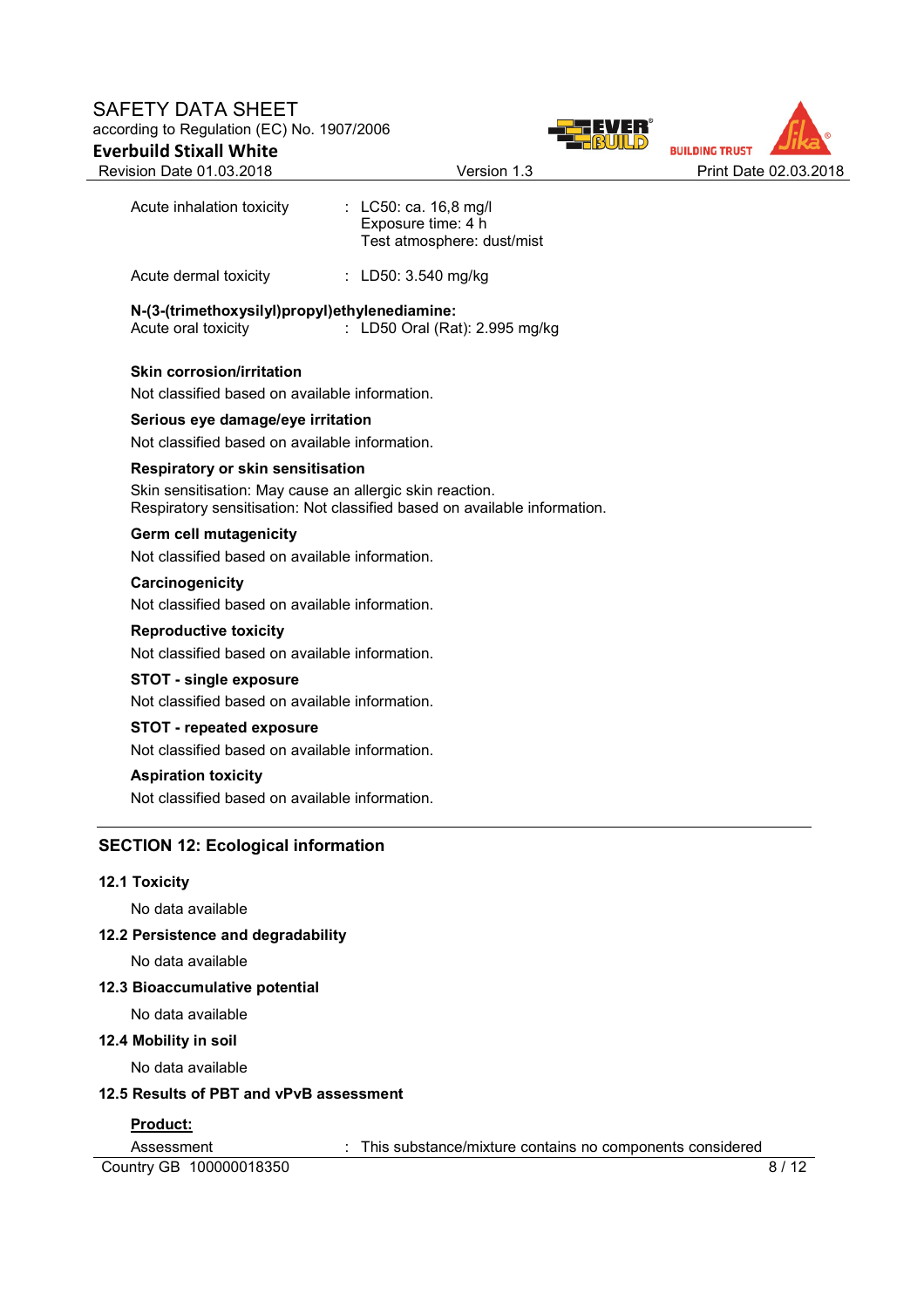



 to be either persistent, bioaccumulative and toxic (PBT), or very persistent and very bioaccumulative (vPvB) at levels of 0.1% or higher.

## **12.6 Other adverse effects**

| <b>Product:</b>                        |                                                                                                                                                            |
|----------------------------------------|------------------------------------------------------------------------------------------------------------------------------------------------------------|
| Additional ecological infor-<br>mation | : An environmental hazard cannot be excluded in the event of<br>unprofessional handling or disposal.<br>Harmful to aquatic life with long lasting effects. |

# **SECTION 13: Disposal considerations**

# **13.1 Waste treatment methods**

| Product                | : The generation of waste should be avoided or minimized<br>wherever possible.<br>Empty containers or liners may retain some product residues.<br>This material and its container must be disposed of in a safe<br>way.<br>Dispose of surplus and non-recyclable products via a licensed<br>waste disposal contractor.<br>Disposal of this product, solutions and any by-products should |
|------------------------|------------------------------------------------------------------------------------------------------------------------------------------------------------------------------------------------------------------------------------------------------------------------------------------------------------------------------------------------------------------------------------------|
|                        | at all times comply with the requirements of environmental<br>protection and waste disposal legislation and any regional<br>local authority requirements.<br>Avoid dispersal of spilled material and runoff and contact with<br>soil, waterways, drains and sewers.                                                                                                                      |
| Contaminated packaging | $\therefore$ 15 01 10* packaging containing residues of or contaminated<br>by dangerous substances                                                                                                                                                                                                                                                                                       |

# **SECTION 14: Transport information**

### **14.1 UN number**

Not regulated as a dangerous good

# **14.2 UN proper shipping name**

Not regulated as a dangerous good

# **14.3 Transport hazard class(es)**

Not regulated as a dangerous good

#### **14.4 Packing group**

Not regulated as a dangerous good

Country GB 100000018350 9/12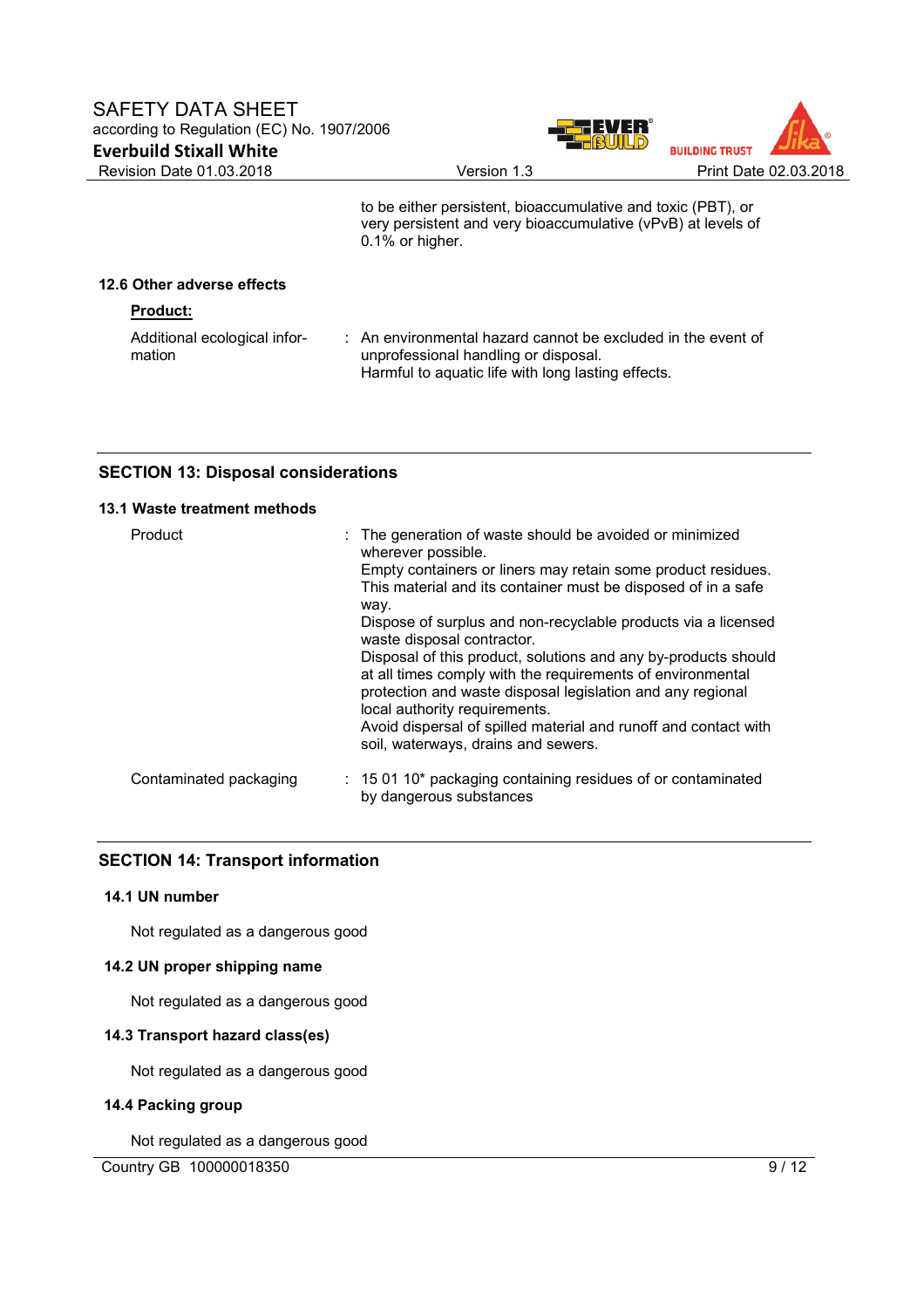



## **14.5 Environmental hazards**

Not regulated as a dangerous good

#### **14.6 Special precautions for user**

No data available

#### **14.7 Transport in bulk according to Annex II of Marpol and the IBC Code**

Not applicable

## **SECTION 15: Regulatory information**

#### **15.1 Safety, health and environmental regulations/legislation specific for the substance or mixture**

| <b>Prohibition/Restriction</b><br>REACH - Candidate List of Substances of Very High<br>Concern for Authorisation (Article 59).                       | : None of the components are listed<br>$(=>0.1\%).$                                                                                                                  |
|------------------------------------------------------------------------------------------------------------------------------------------------------|----------------------------------------------------------------------------------------------------------------------------------------------------------------------|
| REACH - List of substances subject to authorisation<br>(Annex XIV)                                                                                   | $:$ Not applicable                                                                                                                                                   |
| REACH - Restrictions on the manufacture, placing on<br>the market and use of certain dangerous substances,<br>preparations and articles (Annex XVII) | Conditions of restriction for the fol-<br>lowing entries should be considered:<br>1,2-Benzenedicarboxylic acid, di-C9-<br>11-branched alkyl esters, C10-rich<br>(52) |

REACH Information: All substances contained in our Products are

- preregistered or registered by our upstream suppliers, and/or
- preregistered or registered by us, and/or
- excluded from the regulation, and/or
- exempted from the registration.

Seveso III: Directive 2012/18/EU of the European Parliament and of the Council on the control of major-accident hazards involving dangerous substances. Not applicable

| VOC-CH (VOCV)    | : $< 0.01 \%$<br>no VOC duties |
|------------------|--------------------------------|
| VOC-EU (solvent) | : $< 0.01 \%$                  |

If other regulatory information applies that is not already provided elsewhere in the Safety Data Sheet, then it is described in this subsection.

| Health, safety and environ-   | Environmental Protection Act 1990 & Subsidiary Regulations  |
|-------------------------------|-------------------------------------------------------------|
| mental regulation/legislation | Health and Safety at Work Act 1974 & Subsidiary Regulations |
| specific for the substance or | Control of Substances Hazardous to Health Regulations       |

Country GB 100000018350 10 / 12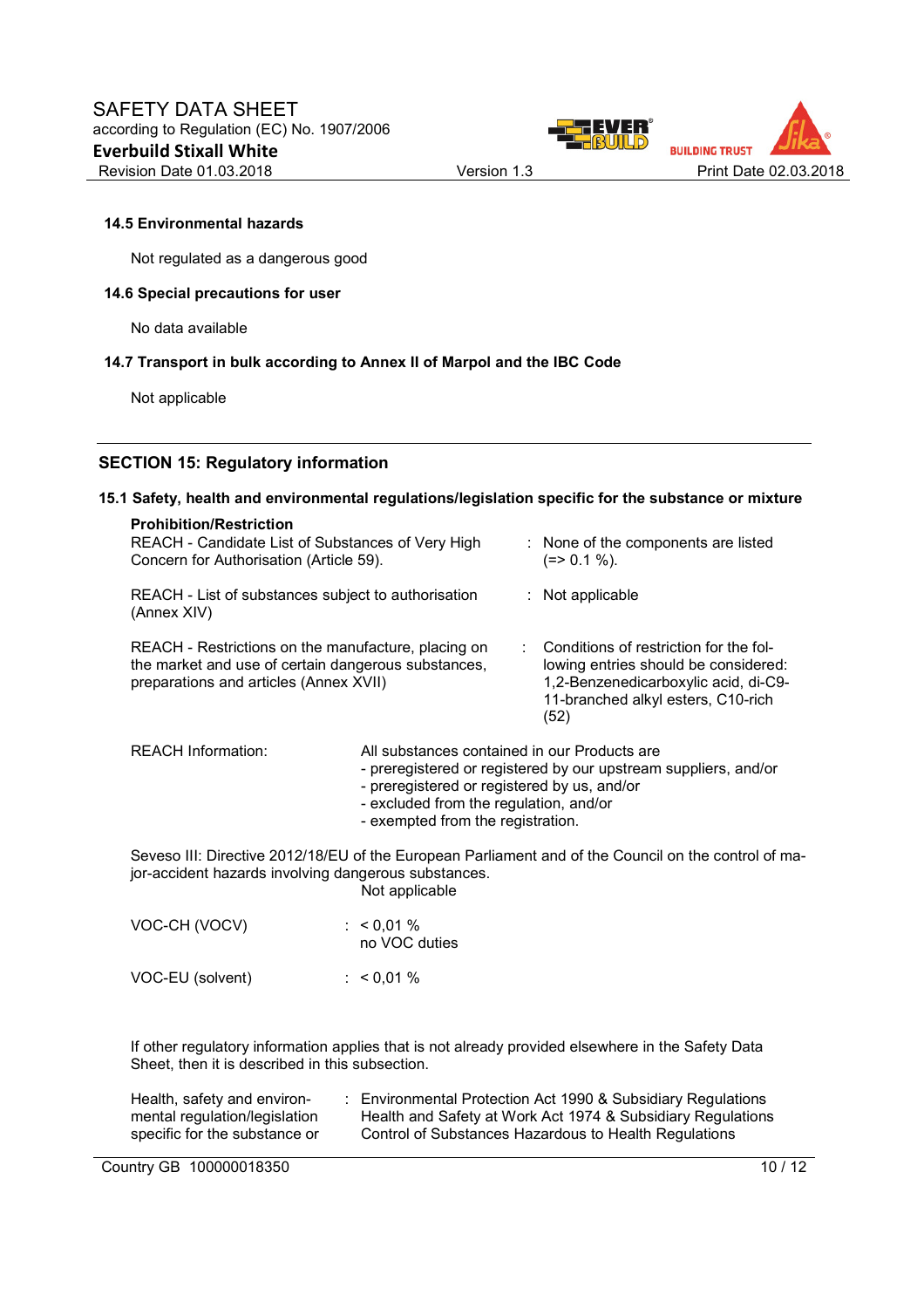



mixture: (COSHH)

May be subject to the Control of Major Accident Hazards Regulations (COMAH), and amendments.

# **15.2 Chemical safety assessment**

No Chemical Safety Assessment has been carried out for this mixture by the supplier.

## **SECTION 16: Other information**

| <b>Full text of H-Statements</b> |                                                                    |  |
|----------------------------------|--------------------------------------------------------------------|--|
| H <sub>226</sub>                 | Flammable liquid and vapour.                                       |  |
| H317                             | May cause an allergic skin reaction.                               |  |
| H318                             | Causes serious eye damage.                                         |  |
| H332                             | Harmful if inhaled.                                                |  |
| H373                             | May cause damage to organs through prolonged or repeated exposure. |  |
| H400                             | Very toxic to aquatic life.                                        |  |
| H410                             | Very toxic to aquatic life with long lasting effects.              |  |

## **Full text of other abbreviations**

| Acute Tox.             | Acute toxicity                                                                                                                             |
|------------------------|--------------------------------------------------------------------------------------------------------------------------------------------|
| <b>Aquatic Acute</b>   | Acute aquatic toxicity                                                                                                                     |
| <b>Aquatic Chronic</b> | Chronic aquatic toxicity                                                                                                                   |
| Eye Dam.               | Serious eye damage                                                                                                                         |
| Flam. Liq.             | Flammable liquids                                                                                                                          |
| Skin Sens.             | Skin sensitisation                                                                                                                         |
| <b>STOT RE</b>         | Specific target organ toxicity - repeated exposure                                                                                         |
| <b>ADR</b>             | Accord européen relatif au transport international des marchandises                                                                        |
|                        | Dangereuses par Route                                                                                                                      |
| <b>CAS</b>             | <b>Chemical Abstracts Service</b>                                                                                                          |
| <b>DNEL</b>            | Derived no-effect level                                                                                                                    |
| <b>EC50</b>            | Half maximal effective concentration                                                                                                       |
| <b>GHS</b>             | <b>Globally Harmonized System</b>                                                                                                          |
| <b>IATA</b>            | International Air Transport Association                                                                                                    |
| <b>IMDG</b>            | International Maritime Code for Dangerous Goods                                                                                            |
| LD50                   | Median lethal dosis (the amount of a material, given all at once, which                                                                    |
|                        | causes the death of 50% (one half) of a group of test animals)                                                                             |
| <b>LC50</b>            | Median lethal concentration (concentrations of the chemical in air that                                                                    |
|                        | kills 50% of the test animals during the observation period)                                                                               |
| <b>MARPOL</b>          | International Convention for the Prevention of Pollution from Ships,                                                                       |
|                        | 1973 as modified by the Protocol of 1978                                                                                                   |
| <b>OEL</b>             | Occupational Exposure Limit                                                                                                                |
| <b>PBT</b>             | Persistent, bioaccumulative and toxic                                                                                                      |
| <b>PNEC</b>            | Predicted no effect concentration                                                                                                          |
| <b>REACH</b>           | Regulation (EC) No 1907/2006 of the European Parliament and of the<br>Council of 18 December 2006 concerning the Registration, Evaluation, |
|                        | Authorisation and Restriction of Chemicals (REACH), establishing a                                                                         |
|                        | European Chemicals Agency                                                                                                                  |
| <b>SVHC</b>            |                                                                                                                                            |
| vPvB                   | Substances of Very High Concern<br>Very persistent and very bioaccumulative                                                                |
|                        |                                                                                                                                            |